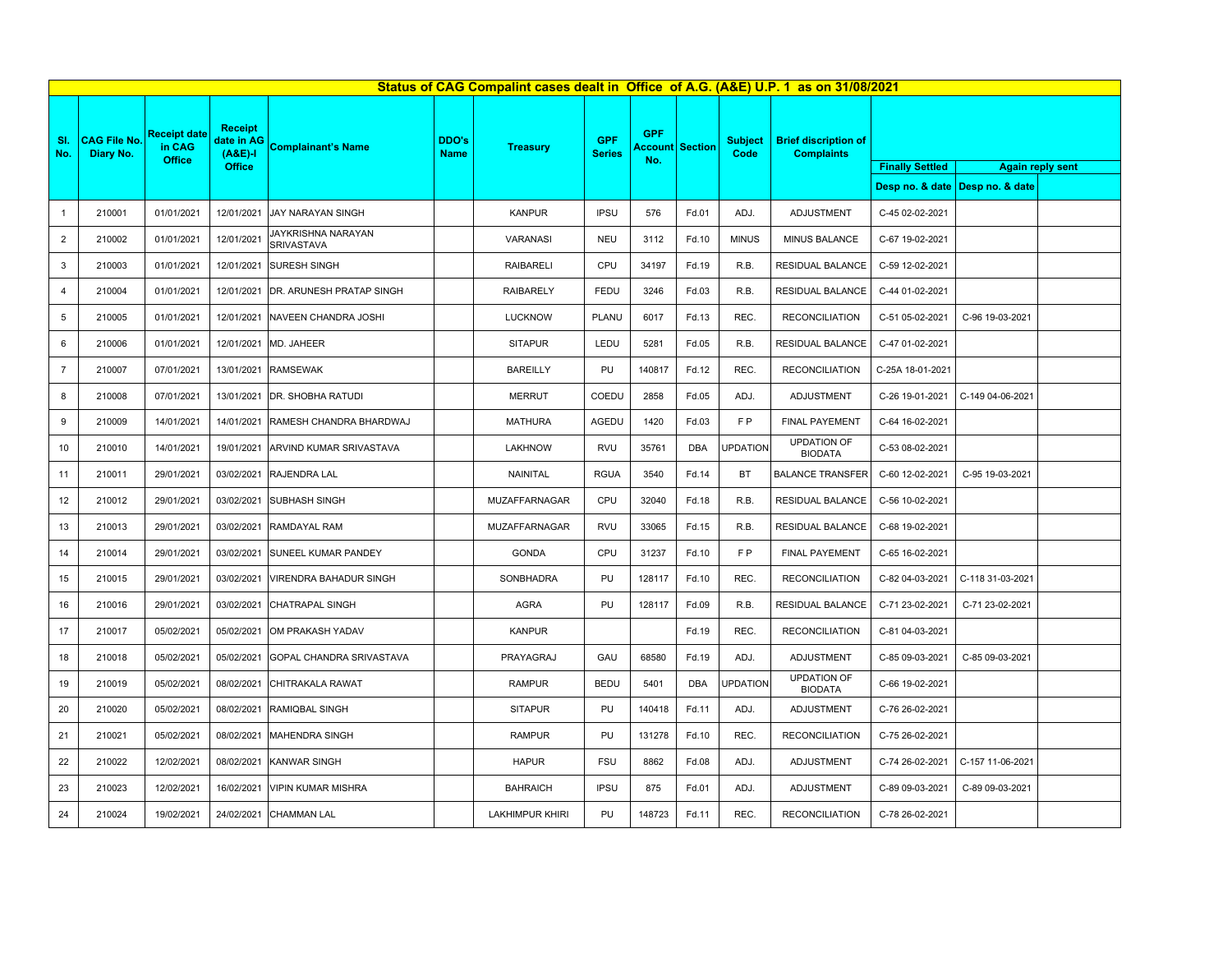| 25 | 210025      | 19/02/2021 | 24/02/2021 | <b>HARCHARAN SINGH</b>           | <b>BAREILLY</b>     | PU         | 151369 | Fd.12 | ADJ.           | ADJUSTMENT            | C-86 09-03-2021  | C-86 09-03-2021  |  |
|----|-------------|------------|------------|----------------------------------|---------------------|------------|--------|-------|----------------|-----------------------|------------------|------------------|--|
| 26 | 210026      | 25/02/2021 | 26/02/2021 | SANJEEV KUMAR MISHRA             | <b>LUCKNOW</b>      |            |        | AG II | <b>MISC</b>    | <b>MISCELLANEOUS</b>  | C-83 08-03-2021  | C-199 23-07-2021 |  |
| 27 | 210027      | 26/02/2021 | 26/02/2021 | KAMLA PRASAD MISHRA              | <b>BAREILLY</b>     | PU         | 151369 | Fd.12 | REC.           | <b>RECONCILIATION</b> | C-87 09-03-2021  | C-87 09-03-2021  |  |
| 28 | 210028      | 03/03/2021 | 04/03/2021 | PRADEEP KUMAR SRIVASTAVA         | KANPUR DEHAT        | PU         | 134784 | Fd.10 | FP.            | FINAL PAYEMENT        | C-113 26-03-2021 |                  |  |
| 29 | 210029      | 03/03/2021 | 04/03/2021 | <b>ASHOK KUMAR RAI</b>           | <b>JAUNPUR</b>      | CPU        | 60361  | Fd.21 | REC.           | <b>RECONCILIATION</b> | C-92 12-03-2021  | C-92 12-03-2021  |  |
| 30 | 210030      | 12/03/2021 | 16/03/2021 | SUSHEEL KUMAR AGRAWAL            | <b>SAMBHAL</b>      | CPU        | 32094  | Fd.20 | FP.            | FINAL PAYEMENT        | C-136 28-05-2021 |                  |  |
| 31 | 210031      | 12/03/2021 | 16/03/2021 | <b>ASHISH KUMAR</b>              | LUCKNOW             | COEDU      | 16858  | Fd.04 | ADJ.           | ADJUSTMENT            | C-122 08-04-2021 |                  |  |
| 32 | 210032      | 12/03/2021 | 16/03/2021 | SHYAMVEER SINGH                  | <b>BULANDSHAHAR</b> | AGEDU      | 1860   | Fd.05 | FP.            | FINAL PAYEMENT        | C-135 24-05-2021 |                  |  |
| 33 | 210033      | 23/03/2021 | 05/04/2021 | <b>BADLU PRASAD DIWEDI</b>       | <b>FATEHGARH</b>    | <b>RTU</b> | 3987   | Fd.14 | FP.            | FINAL PAYEMENT        | C-126 24-05-2021 |                  |  |
| 34 | 210034      | 23/03/2021 | 05/04/2021 | LATE RAMESH CHANDRA              | <b>JAHANSI</b>      | <b>RVU</b> | 22944  | Fd.15 | FP.            | FINAL PAYEMENT        | C-131 24-05-2021 |                  |  |
| 35 | 210035      | 23/03/2021 | 05/04/2021 | <b>RAMCHANDRA SHRIVAS</b>        | <b>URAI</b>         | CPU        | 64317  | Fd.21 | REC.           | <b>RECONCILIATION</b> | C-125 05-05-2021 |                  |  |
| 36 | 210040      | 03/03/2021 | 15/04/2021 | <b>PREM KISHORE SAINI</b>        | <b>BAGPAT</b>       | <b>RTU</b> | 5628   | Fd.14 | ADJ.           | ADJUSTMENT            | C-127 24-05-2021 |                  |  |
| 37 | 210041      | 12/03/2021 | 15/04/2021 | RAJ BAHADUR                      | <b>LALITPUR</b>     | COEDU      | 5850   | Fd.05 | FP.            | FINAL PAYEMENT        | C-153 09-06-2021 |                  |  |
| 38 | 210042      | 12/03/2021 | 15/04/2021 | SUSHEEL KUMAR                    | <b>LALITPUR</b>     | <b>RVU</b> | 25707  | Fd.15 | ADJ.           | ADJUSTMENT            | C-146 31-05-2021 |                  |  |
| 39 | 210043      | 12/03/2021 | 15/04/2021 | <b>RAM SINGH YADAV</b>           | <b>AGRA</b>         | PU         | 118446 | Fd.09 | F P            | FINAL PAYEMENT        | C-151 07-06-2021 |                  |  |
| 40 | 210044      | 12/03/2021 | 15/04/2021 | RAKESH KUMAR SHARMA              | MUZAFFARNAGAR       | GAU        | 69803  | Fd.18 | F <sub>P</sub> | FINAL PAYEMENT        | C-148 31-05-2020 |                  |  |
| 41 | 210082UP II | 12/05/2021 | 28/05/2021 | JAGDEESH PRASAD MISHRA           | <b>BARABANKI</b>    | <b>RVU</b> | 33605  | Fd.16 | R.B.           | RESIDUAL BALANCE      | C-155 09-06-2021 |                  |  |
| 42 | 210039      | 15/05/2021 | 15/05/2021 | ARVIND KUMAR JAISWAL             | <b>LUCKNOW</b>      | PU         | 126304 | Fd.11 | R.B.           | RESIDUAL BALANCE      | C-143 31-05-2021 |                  |  |
| 43 | 210045      | 24/05/2021 | 26/04/2021 | <b>SUNEEL KUMAR</b>              | PILIBHIT            | GAU        | 68319  | Fd.17 | FP.            | FINAL PAYEMENT        | C-156 09-06-2021 |                  |  |
| 44 | 210046      | 24/05/2021 | 26/04/2021 | BRIJESH CHANDRA DWIVEDI          | KANNAUJ             | PU         | 131440 | Fd.10 | REC.           | <b>RECONCILIATION</b> | C-161 15-06-2021 |                  |  |
| 45 | 210047      | 24/05/2021 | 26/04/2021 | <b>TEJVEER SINGH</b>             | MORADABAD           | PU         | 145879 | Fd.09 | REC.           | <b>RECONCILIATION</b> | C-171 23-06-2021 |                  |  |
| 46 | 210048      | 24/05/2021 | 26/04/2021 | LATE RAMESN CHANDRA<br>UPADHYAYA | <b>JHANSI</b>       | <b>RVU</b> | 22494  | Fd.15 | FP.            | FINAL PAYEMENT        | C-158 15-06-2021 |                  |  |
| 47 | 210049      | 24/05/2021 | 26/04/2021 | <b>VIFAY LAL</b>                 | <b>BALRAMPUR</b>    | <b>RVU</b> | 45646  | Fd.15 | REC.           | <b>RECONCILIATION</b> | C-163 16-06-2021 |                  |  |
| 48 | 210050      | 28/05/2021 | 28/05/2021 | SANTOSH KUMAR SRIVASTAVA         | <b>SAMBHAL</b>      | ALEDU      | 439    | Fd.04 | R.B.           | RESIDUAL BALANCE      | C-172 24-06-2021 |                  |  |
| 49 | 210051      | 26/04/2021 | 09/06/2021 | <b>SMT VIJAY UPADHYAYA</b>       | <b>JHANSI</b>       | RVU        | 22494  | Fd.15 | FP             | FINAL PAYEMENT        | C-158 15-06-2021 |                  |  |
| 50 | 210052      | 26/04/2021 | 09/06/2021 | <b>BUDDHU RAM</b>                | <b>MIRZAPUR</b>     | PU         | 152189 | Fd.11 | REC.           | <b>RECONCILIATION</b> | C-169 21-06-2021 |                  |  |
| 51 | 210053      | 26/04/2021 | 09/06/2021 | MUNNALAL VERMA                   | <b>SITAPUR</b>      | <b>RVU</b> | 48269  | Fd.16 | REC.           | <b>RECONCILIATION</b> | C-168 22-06-2021 |                  |  |
| 52 | 210054      | 26/04/2021 | 09/06/2021 | RAMJEET YADAV                    | AYODHYA             | PU         | 134284 | Fd.10 | REC.           | <b>RECONCILIATION</b> | C-185 8/7/2021   |                  |  |
| 53 | 210055      | 26/04/2021 | 09/06/2021 | SUSHEEL KUMAR SINGH              | <b>BAHRAICH</b>     | PU         | 121680 | Fd.10 | REC.           | <b>RECONCILIATION</b> | C-190 13/7/2021  |                  |  |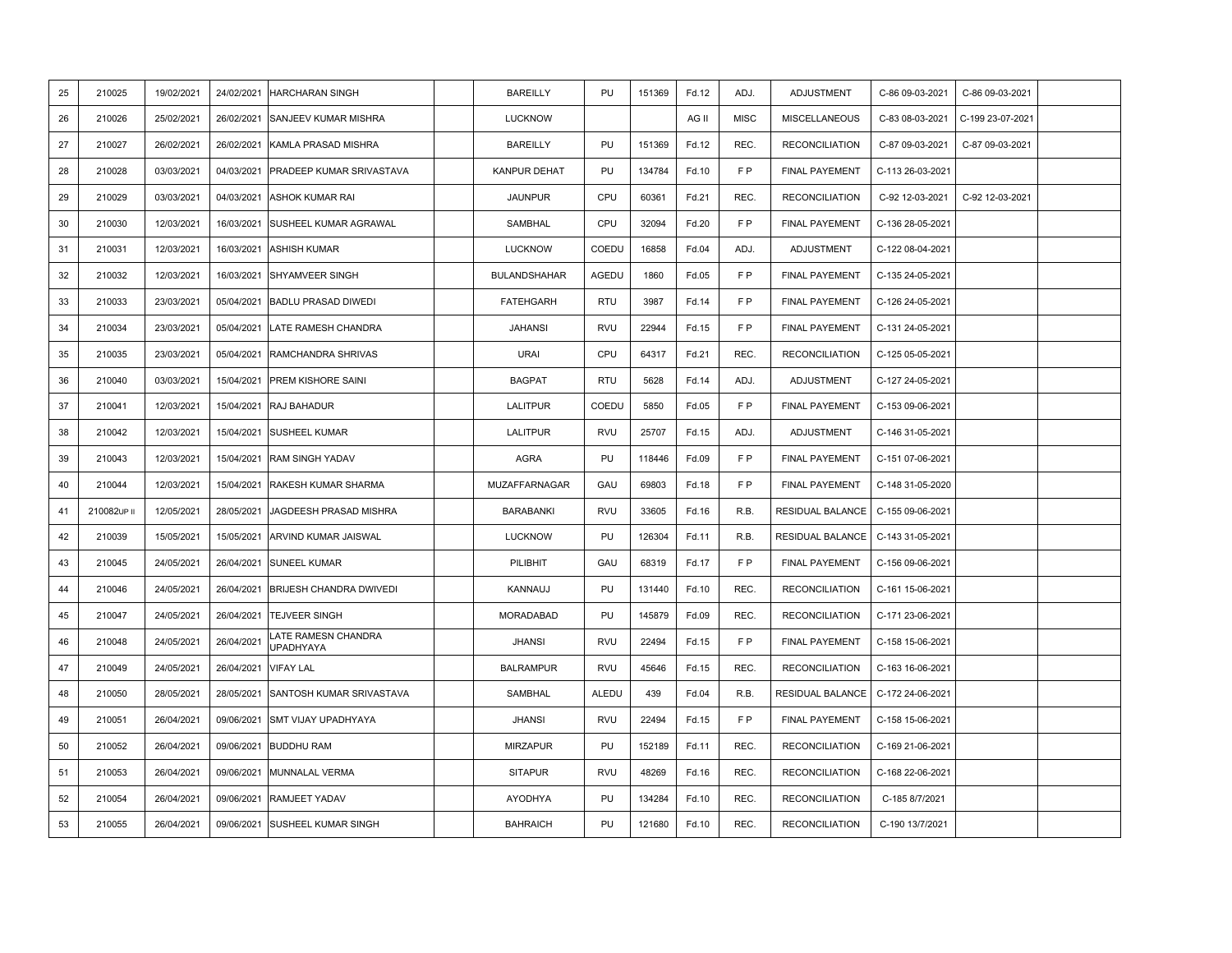| 54 | 210056          | 09/06/2021 | 16/06/2021 | ANURUDH KUMAR DIXIT           | <b>SITAPUR</b>   | <b>BEDU</b> | 4381   | Fd.05  | REC.      | <b>RECONCILIATION</b>              | C-165 21-06-2021     |  |
|----|-----------------|------------|------------|-------------------------------|------------------|-------------|--------|--------|-----------|------------------------------------|----------------------|--|
| 55 | 210057          | 09/06/2021 | 16/06/2021 | NIREN KUMAR SRIVASTAVA        | <b>MERRUT</b>    | CPU         | 32734  | Fd.18  | FP.       | FINAL PAYEMENT                     | C-181 2/7/2021       |  |
| 56 | 210058          | 09/06/2021 | 16/06/2021 | PURAN SINGH RANA              | SAHARANPUR       | <b>RVU</b>  | 32957  | Fd.16  | REC.      | <b>RECONCILIATION</b>              | C-180 2/7/2021       |  |
| 57 | 210059          | 09/06/2021 | 16/06/2021 | RAMESH CHANDRA SHARMA         | MUZAFFARNAGAR    | PU          | 137826 | Fd.11  | <b>BT</b> | <b>BALANCE TRANSFER</b>            | C-194 20/7/2021      |  |
| 58 | 210060          | 15/06/2021 | 24/06/2021 | <b>UDAIPRATAP SINGH</b>       | <b>SITAPUR</b>   | PU          | 150421 | Fd.11  | ADJ.      | ADJUSTMENT                         | C-192 20/7/2021      |  |
| 59 | 210061          | 15/06/2021 | 24/06/2021 | LATE SATENDRA PAL SINGH       | <b>MATHURA</b>   | LJU         | 25695  | AG II  | REC.      | <b>RECONCILIATION</b>              | C-179 2/7/2021       |  |
| 60 | 210062          | 15/06/2021 | 24/06/2021 | KAUSHAL KUMAR YADAV           | MORADABAD        | PU          | 129624 | Fd.09  | REC.      | <b>RECONCILIATION</b>              | C-189 13/7/2021      |  |
| 61 | 210063          | 15/06/2021 | 24/06/2021 | MANOJ KUMAR SRIVASTAVA        | <b>SITAPUR</b>   | PU          | 145047 | Fd.11  | OTH.      | <b>OTHER</b>                       | C-193 20/7/2021      |  |
| 62 | 210064          | 15/06/2021 | 24/06/2021 | SHIVNARAYAN YADAV             | <b>SITAPUR</b>   | PU          | 139407 | Fd.11  | ADJ.      | ADJUSTMENT                         | C-195 20/7/2021      |  |
| 63 | 210065          | 15/06/2021 | 24/06/2021 | <b>ASHOK KUMAR</b>            | <b>SITAPUR</b>   | PU          | 144805 | Fd.11  | ADJ.      | ADJUSTMENT                         | C-191 20/7/2021      |  |
| 64 | 210067          | 23/06/2021 | 29/06/2021 | <b>RAMJEEVAN</b>              | KANNAUJ          | LJU         | 19858  | AG II  | REC.      | <b>RECONCILIATION</b>              | C-176 2/7/2021       |  |
| 65 | 2100VIVIDH/1569 | 23/06/2021 | 29/06/2021 | <b>VINOD KUMAR SINGH</b>      | AMBEDKARNAGA     |             |        | Fd.01  | OTH.      | <b>OTHER</b>                       | C-182 2/7/2021       |  |
| 66 | 21066           | 19/07/2021 | 26/07/2021 | <b>DINESH CHANDRA SHARMA</b>  | <b>BAREILLY</b>  | PU          | 13760  | Fd-12  | FP        | FINAL PAYEMENT                     | C-201 23-7-2021      |  |
| 66 | 210068          | 28/06/2021 | 05/07/2021 | MAHENDRA KUMAR TRIPATHI       | KANNAUJ          | LJU         | 19015  | AG-II  | F P       | FINAL PAYEMENT                     | C-200 23/7/2021      |  |
| 67 | 210069          | 08/07/2021 | 12/07/2021 | <b>VIJAY KUMAR SANWAL</b>     | <b>LUCKNOW</b>   | PU          | 13169  | Fd-11  | REC.      | <b>RECONCILIATION</b>              | C-204/06/08/2021     |  |
| 68 | 210070          | 08/07/2021 | 12/07/2021 | <b>RAJESH KUMAR RAI</b>       | LUCKNOW          | PU          | 129553 | Fd-11  | REC.      | <b>RECONCILIATION</b>              | C-196/23-7-2021      |  |
| 69 | 210071          | 22/07/2021 | 27/07/2021 | <b>KAMAL SINGH</b>            | MURADABAAD       | PU          | 159225 | Fd-09  | FP        | FINAL PAYEMENT                     | C-219/12/08/2021     |  |
| 70 | 210072          | 22/07/2021 | 27/07/2021 | RAMCHANDRA SRIVASTAV          | <b>BAHRAICH</b>  | LRFU        | 999    | Fd-16  | OTH       | <b>OTHER</b>                       | C-203/04/08/2021     |  |
| 71 | 210073          | 23/07/2021 | 28/07/2021 | KAMLESH BABU                  | <b>ALIGARH</b>   | <b>RVU</b>  | 44347  | Fd-16  | FP        | <b>FINAL PAYEMENT</b>              | C-231/19/08/2021     |  |
| 72 | 210039          | 30/06/2021 | 06/07/2021 | RAGHUNATH SINGH GUPTA         | <b>MERRUT</b>    | <b>IRRU</b> | 48616  | AG-II  | BT        | BALANCE TRANSFER C-198 DT.23/07/21 |                      |  |
| 73 | 210060          | 23/06/2021 | 28/06/2021 | <b>VEERENDRA SINGH</b>        |                  | AGU         | 51734  | AG II  | ADJ.      | <b>ADJUSTMENT</b>                  | C-177 DT.02/07/21    |  |
| 74 | 210074          | 28/07/2021 |            | 04/08/2021 BHANU PRATAP SINGH | <b>SULTANPUR</b> | <b>FEDU</b> | 2655   | $Fd-3$ | FP        | FINAL PAYEMENT                     | C-205/06/08/2021     |  |
| 75 | 210075          | 28/07/2021 | 04/08/2021 | SUNIL DUTTA SHARMA            | <b>BAGPAT</b>    | <b>RVU</b>  | 48936  | Fd-15  | <b>FP</b> | FINAL PAYEMENT                     | C-220/12/08/2021     |  |
| 76 | 210076          | 28/07/2021 | 04/08/2021 | PRAKASH KUMAR                 | <b>HATHRAS</b>   | PU          | 151870 | Fd-9   | ADJ.      | ADJUSTMENT                         | C-218/12/08/2021     |  |
| 77 | 210077          | 28/07/2021 | 04/08/2021 | <b>JALIM SINGH</b>            | <b>FIROJABAD</b> | PU          | 119551 | Fd-9   | FP        | FINAL PAYEMENT                     | C-233/25/08/2021     |  |
| 78 | 210078          | 28/07/2021 | 04/08/2021 | <b>DINESH KUMAR SINGH</b>     | <b>BAREILLY</b>  | PU          | 124002 | Fd-11  | FP        | FINAL PAYEMENT                     | <b>UNDER PROCESS</b> |  |
| 79 | 210079          | 28/07/2021 | 04/08/2021 | <b>AMIT CHANDRA</b>           | MORADABAD        | <b>IPSU</b> | 650    | Fd-01  | ADJ.      | ADJUSTMENT                         | C-209/09/08/2021     |  |
| 80 | 210080          | 06/08/2021 | 12/08/2021 | <b>RAM NATH SINGH</b>         | <b>BIJNOR</b>    | CPU         | 34987  | Fd.21  | ADJ.      | <b>ADJUSTMENT</b>                  | <b>UNDER PROCESS</b> |  |
| 81 | 210081          | 06/08/2021 | 12/08/2021 | KRISHNA KUMAR AWASTHI         | <b>BARABANKI</b> | LEDU        | 5501   | Fd.03  | ADJ.      | <b>ADJUSTMENT</b>                  | <b>UNDER PROCESS</b> |  |